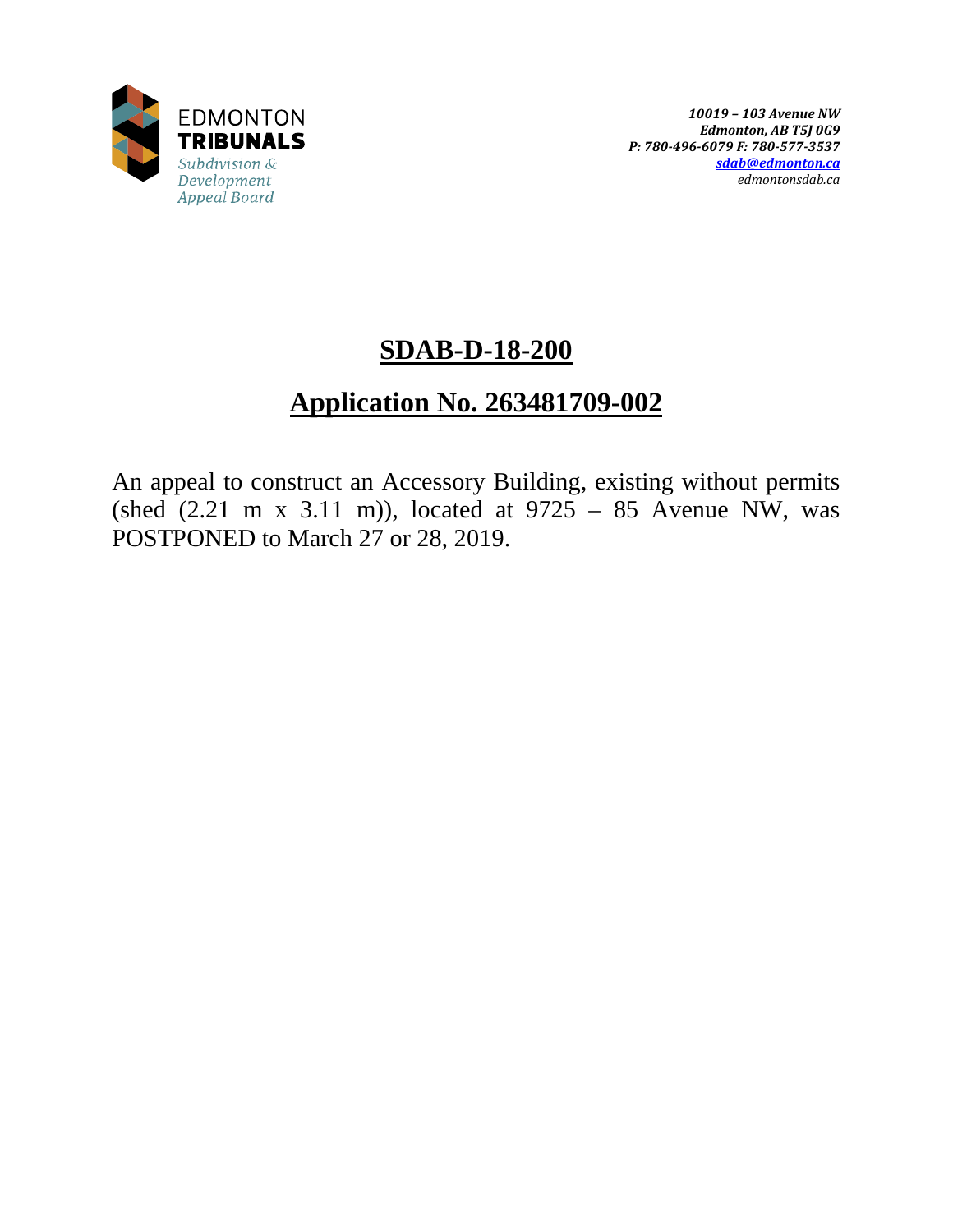

December 12, 2018

Group Three Property Management 300, 10240 - 124 Street NW Edmonton AB T5N 3W6

## **Notice of Postponement Decision**

RE: SDAB-D-18-201 / Project No. 287222895-001, to change the Use from General Retail Stores to Cannabis Retail Sales at 4304 – 167 Avenue NW

The Presiding Officer introduced the panel and confirmed with the parties in attendance that there was no opposition to the composition of the panel. She then asked the parties to speak only to a Postponement Request which has been submitted by an affected party - Edmonton Public Library (EPL).

## **Summary of Preliminary Item – Postponement Request**

- *i) Position of an Affected Party – Edmonton Public Library (EPL)*
- [1] J. Nielsen, Director of Facilities and Operations, appeared on behalf of EPL to request a postponement. EPL only became aware of the proposed development and today's hearing after receiving a phone call late yesterday afternoon from the City of Edmonton Planning Department.
- [2] Mr. Nielsen confirmed the subject library branch is located within a site within the 60 metre notification area; however, they did not receive any notice of this appeal and received no notification of the proposed development from their site's property owner. They feel it should be a requirement of the Subdivision and Development Appeal Board ("SDAB") to notify the tenant.
- [3] The library requires sufficient time to properly prepare for a hearing and explain why they are in opposition to the proposed development. If the hearing were to proceed today, it would constitute an unfair process, as the EPL would not have a full opportunity to present their case. The Board would not have all of the facts and would be making a decision based on one side of the story.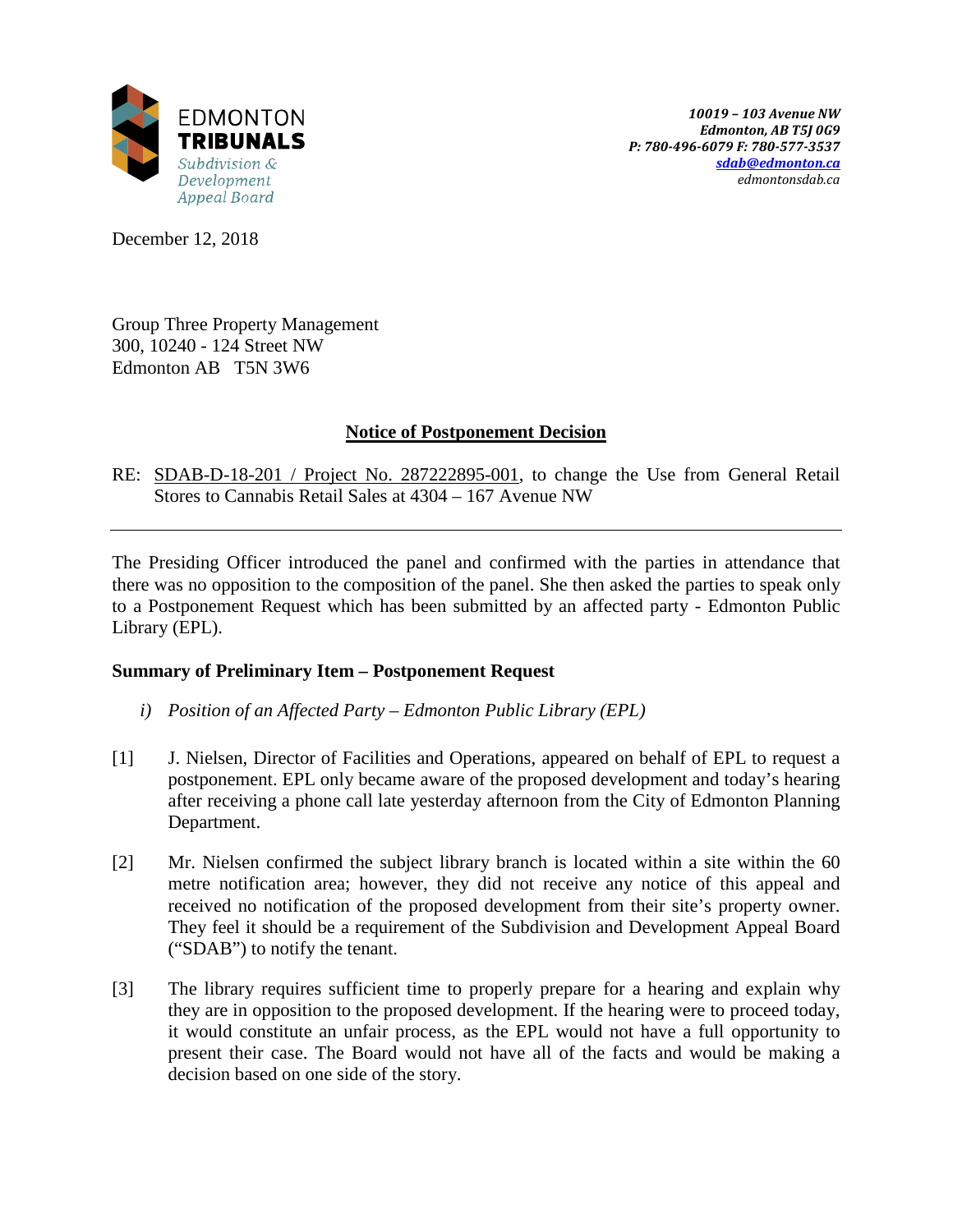- [4] They dispute that the EPL branch in question is not a "real" library, as submitted by the Respondent, and want to present evidence to the hearing regarding this issue.
- [5] They could be available for a hearing either the week of January 7 or January 14, 2019.
	- *ii) Position of Development Authority*

……

- [6] M. Gunther, Law Branch, and I. Welch appeared to represent Development & Zoning Services.
- [7] It was somewhat inadvertent that EPL found out about today's hearing. Mr. Gunther asked the Development Officer to follow up with them to determine if they were coming as he assumed they had been notified. That phone call was their first notice of this hearing.
- [8] The Board, under the *Municipal Government Act*, RSA 2000, c M-26 (the "*MGA*"), must notify not only people or parties who are required to be notified but also any party that the SDAB considers to be affected. That was the subject of a matter made to the Court of Appeal regarding *World Health*. Their tenants were not provided notice and it was determined at the Court of Appeal that notice should have been provided and the case was ultimately sent back to the Board for a new hearing.
- [9] EPL has had less than 24 hours of notice; therefore, granting a postponement is the proper decision. It is not a reasonable decision not to give EPL notice in a situation where EPL is the reason that a Development Permit has been denied.
- [10] Mr. Gunther provided the following responses to questions from the Board:
	- a) The section of the MGA which directs that the EPL should have received notice is  $686(3)(c)$ :

(3) The subdivision and development appeal board must give at least 5 days' notice in writing of the hearing

(c) to those owners required to be notified under the land use bylaw and any other person that the subdivision and development appeal board considers to be affected by the appeal and should be notified.

In cases where the only variance to issuing a permit is the existence of a library or the existence of a school or there is a setback issue regarding two competing stores, he believes these other parties should be notified by the Board in the event of an appeal. Here the fairness issue can be addressed by allowing the requested adjournment.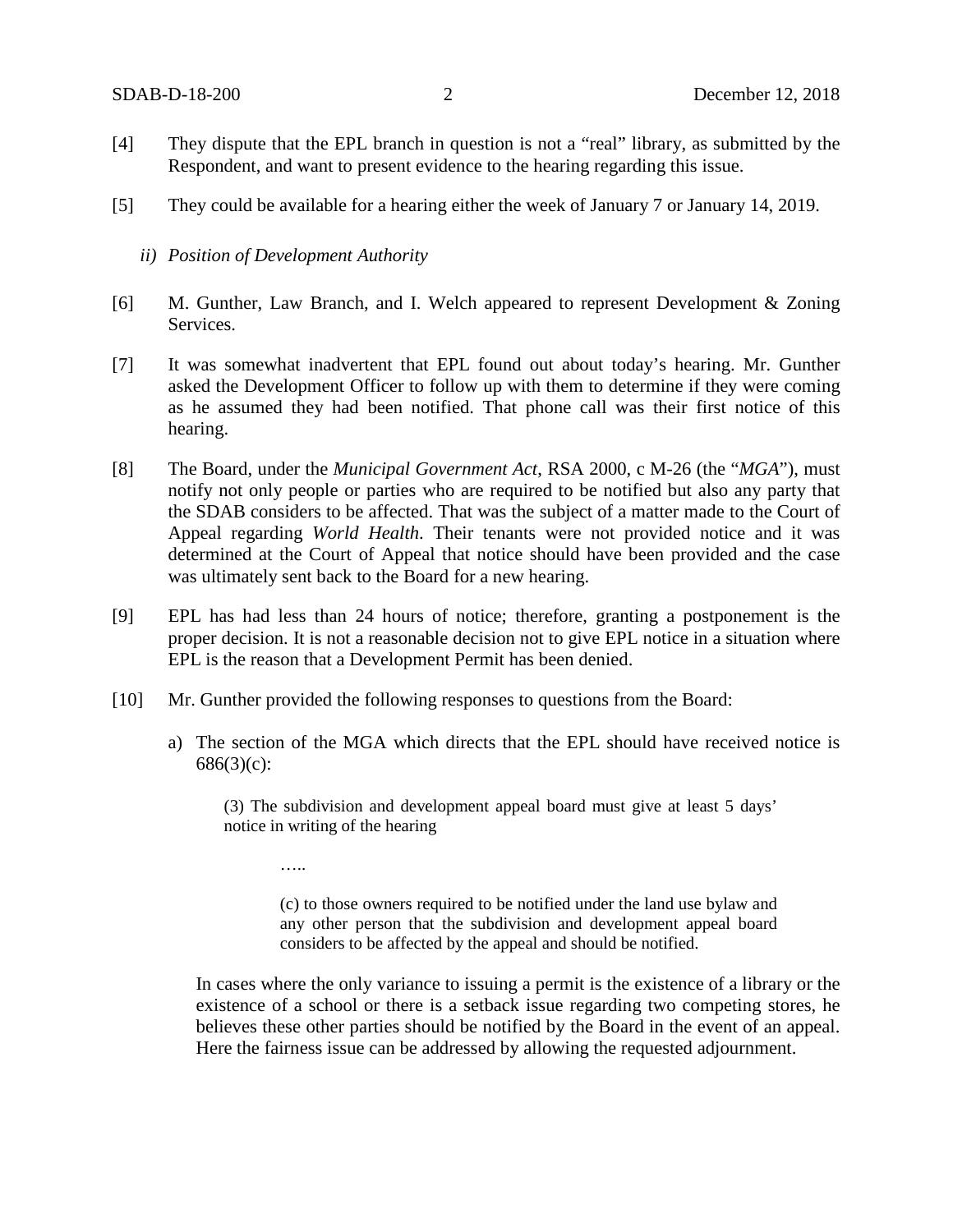- b) The Court has actually granted leave as to whether the Board should turn its mind as to who else should be notified as per the *World Health* decision noted above. The Board should give notice to the hold-up or the entity that is causing the problem. In this case, it is the library. In the cases where there is a setback issue, the most proper and most reasonable approach is that the library, relevant school Board or other cannabis store at issue regarding the setback should be given notice; separate notice should be given to a party that is identified in a variance.
- c) There is a difficulty when a party comes to a hearing saying they have a meaningful contribution to the hearing process and have received less than 24 hours' notice of the hearing. Here EPL wants to make meaningful submission to the process.
- d) Mr. Gunther suggested if EPL and school boards were given notice by the Board of appeals in future proceedings, they would not be in the situation of an affected party not being able to present their full case.
- e) While Mr. Nielsen has been sent down here to speak to this issue, he is not necessarily the person who would provide a full case or presentation to the Board. This does not allow EPL to bring their best foot forward and results in a procedural fairness issue.
- f) Mr. Gunther confirmed that he would be in agreement with the adjournment request and is not saying that there should be a reassessment of who should be notified if the postponement is granted. He recognized that *World Health* was actually decided on a different issue – the adequacy of notice.
- g) He referred to two other Court of Appeal Decisions. In the *Liquor Depot* case, the court ruled that notice did not need to be given as it was a Class A permit with no variance. Leave was granted in the *Sobey's* case by Justice Slather; however, it did not proceed to court as the matter was resolved privately between the parties.
- h) Mr. Gunther confirmed that the earliest day in January that he and the Development Officer would be available for a hearing on this matter would be the week of January 7, 2019.
- *iii) Position of the Appellant*
- [11] M. Podmoroff appeared to represent Group Three Property Management as well as Lucid Cannabis.
- [12] Adjourning today's hearing is prejudicial to the Appellant and adds just one more delay to what has been a very lengthy development process. There would be large financial implications resulting from a further delay.
- [13] The Board must determine if the library is an affected party. There is no reason why the library cannot demonstrate today how they would be affected.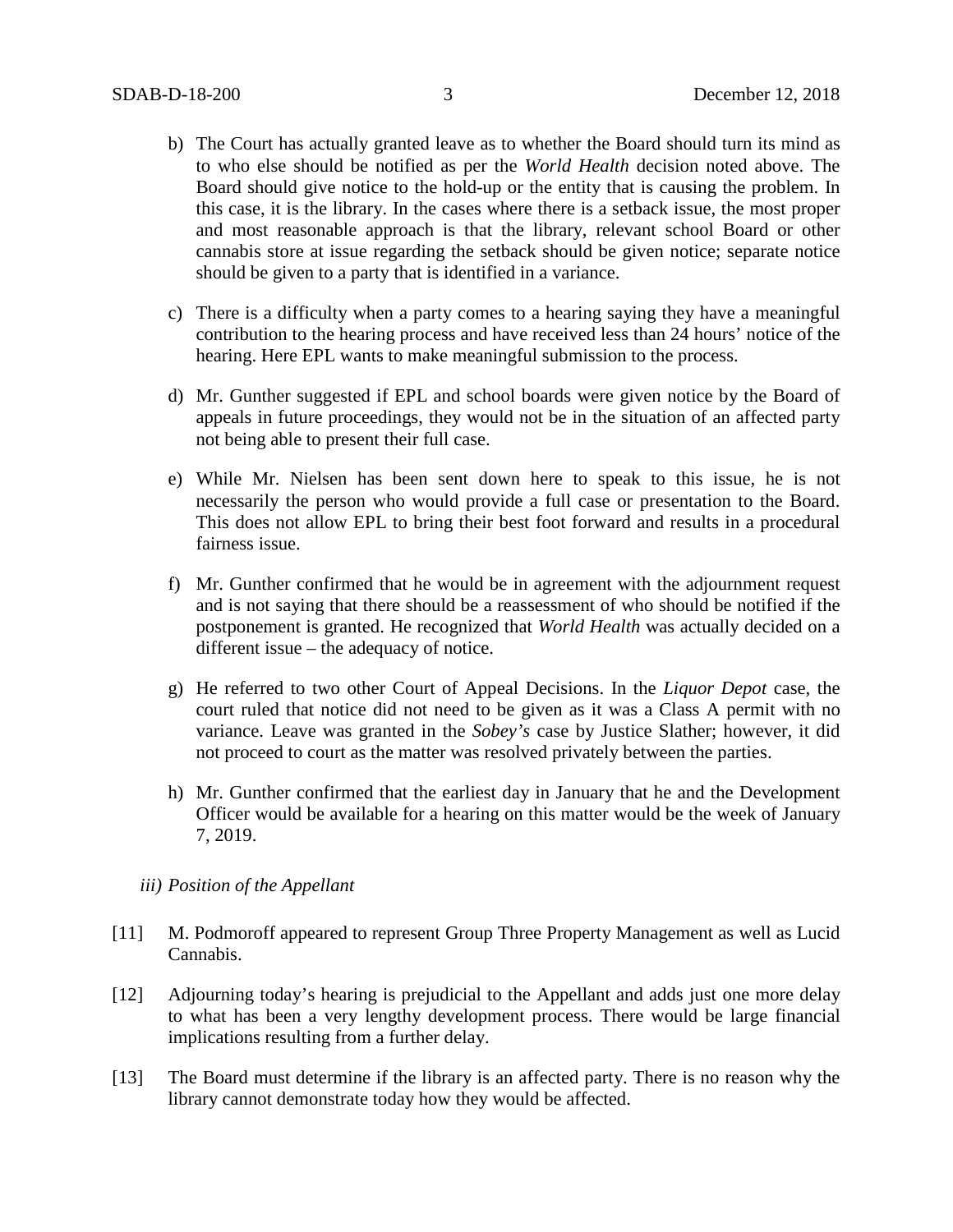- [14] He questions if it is the duty of the Board to notify a tenant. Sophisticated tenants such as EPL should ensure their leases include a clause regarding notification. The owners of all properties within the notification area would have been notified. The real affected parties (the site owners) do not object to the proposed development.
- [15] The Development Officer's late notification to EPL appears to be a tactic to delay this hearing. He doubts that the Development Authority gave notice to EPL when it granted approval for two liquor stores on affected lands.
- [16] Mr. Podmoroff provided the following responses to questions from the Board:
	- a) In his opinion, EPL is not an affected party of this development. They would not have any losses as a result of this development and there would be no harm to the library. They do not own the property so there would be no economic losses to them or an inability to attract certain tenants.
	- b) An adjournment to January 2019 would be an excessive delay and it could put him out of a contract with his landlord; however, he could be available the week of January 14, 2019 if the Board grants the postponement request.

The Board Officer discussed possible earlier hearing dates with the parties and December 13, 2018, at 9:00 a.m. was agreed upon by all parties, if the Board decided to grant the adjournment.

#### **Decision regarding Postponement**

[17] The Subdivision and Development Appeal Board (the "Board") made and passed the following motion on December 5, 2018:

> "That SDAB-D-18-201 is TABLED to December 13, 2018, at 9:00 a.m. Only Parties in attendance today will be notified thereof. This panel is not seized of this appeal."

## **Reasons for Decision regarding Postponement**

- [18] The Board heard evidence from all those parties in attendance today regarding this postponement request made by the Edmonton Public Library. The Board accepted the evidence that the EPL did not receive notice of today's hearing until late in the afternoon of December  $4<sup>th</sup>$ , which is less than 24 hours prior to the commencement of the hearing.
- [19] The Board finds that this is a first request for a postponement of this matter. The Edmonton Public Library is a tenant of a site within the notification zone; the Appellant and Respondent have each submitted arguments about Edmonton Public Library in evidence for this hearing; and, if its operations are found to be a "library", it is the very development for which a variance is required. Therefore, the Board finds that Edmonton Public Library is an affected party to this appeal.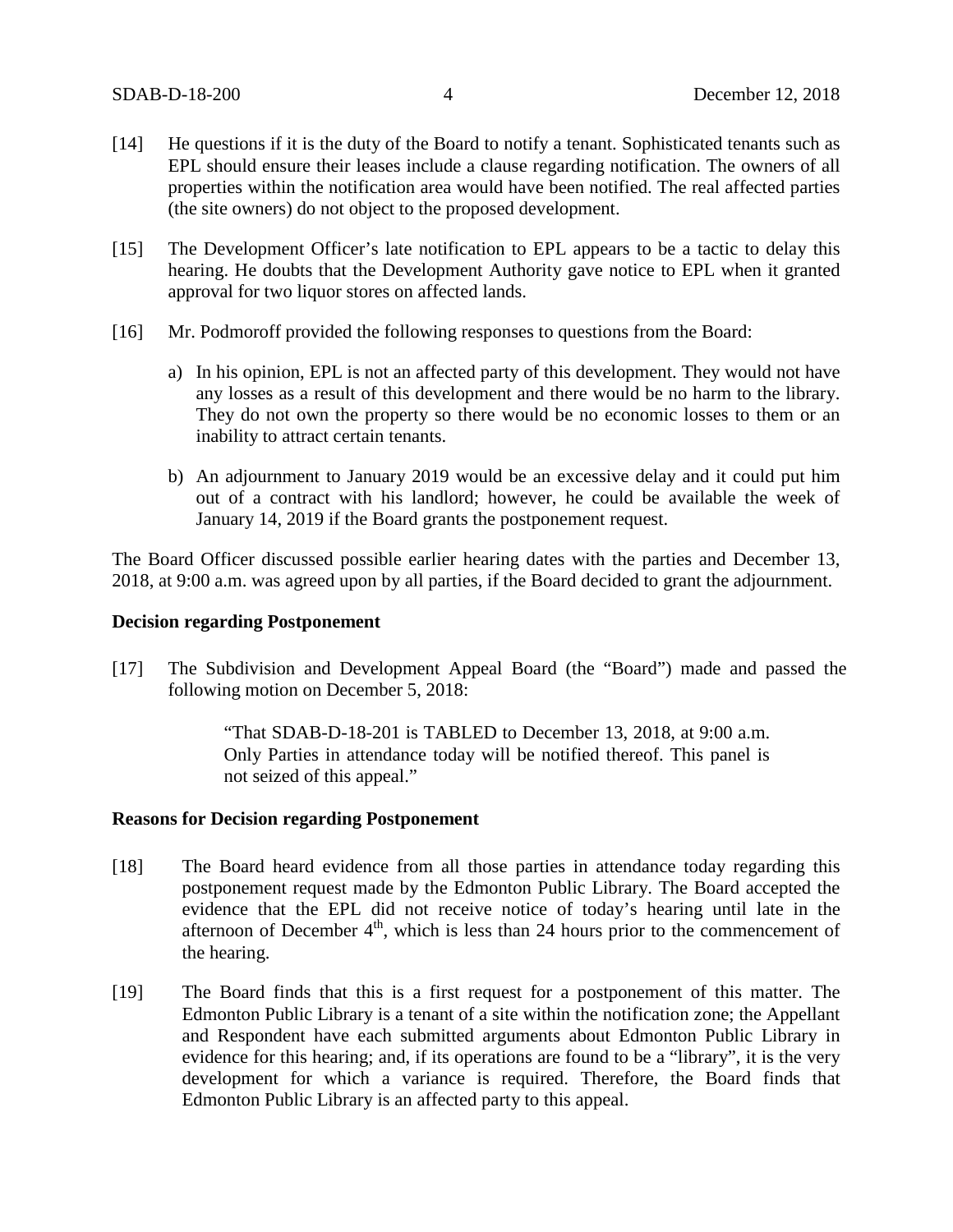[20] While the Board recognizes the adjournment may create additional costs for the Appellant, it finds the interests of fairness favour granting the Postponement Request in order to allow the EPL sufficient opportunity to make full submissions at the rescheduled hearing.

Should you require further information in this regard, please contact the Subdivision & Development Appeal Board Office at 780-496-6079.

Showshank

Ms. S. LaPerle, Presiding Officer Subdivision and Development Appeal Board

Board Members in Attendance: Ms. C. Cherniawsky, Ms. L. Gibson, Mr. J. Kindrake, Ms. M. McCallum

cc: Development & Zoning Services – I Welch / H. Luke Edmonton Public Library – G. Monai / J. Nielsen City of Edmonton Law Branch – M. Gunther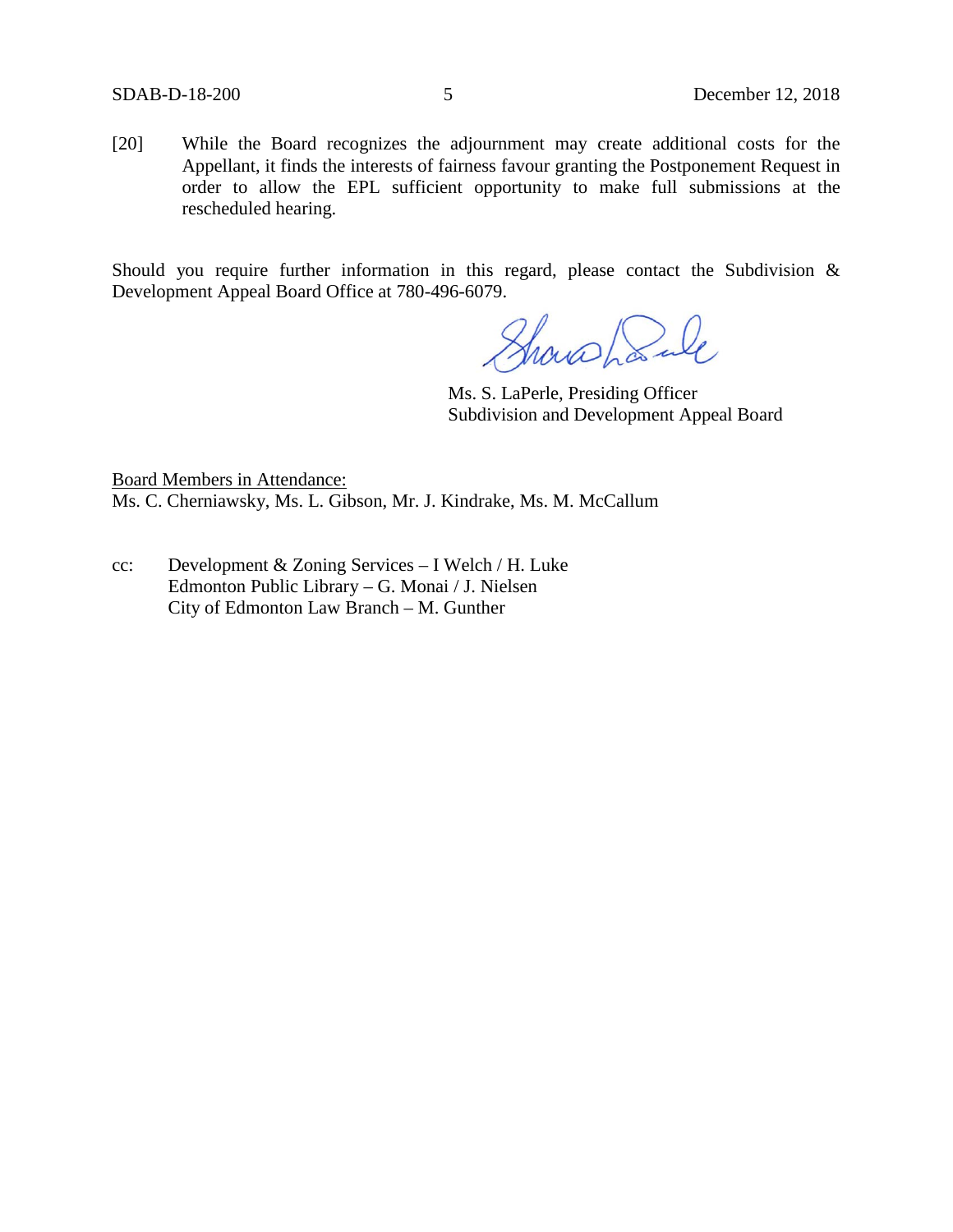

Permit Experts 203, 4103 - 97 Street NW Edmonton AB T6E 6E9

Date: December 18, 2018 Project Number: 270831691-008 File Number: SDAB-D-18-202

## **Notice of Decision**

[2] On December 5, 2018, the Subdivision and Development Appeal Board (the "Board") heard an appeal that was filed on November 21, 2018. The appeal concerned the decision of the Development Authority, issued on October 25, 2018, to approve the following development:

> Construct a third-storey addition with a roof patio and interior alterations to a Health Service (Cannabis Counselling)

- [3] The subject property is on Plan 4575S Blk 12 Lot 9, located at 9629 82 Avenue NW, within the CB2 General Business Zone. The Main Streets Overlay and Strathcona Area Redevelopment Plan apply to the subject property.
- [4] The following documents were received prior to the hearing and form part of the record:
	- Copy of the Development Permit application with attachments, proposed plans, and the approved Development Permit;
	- The Development Officer's written submissions;
	- The Appellants' written submissions; and
	- The Applicants' written submissions.
- [5] The following exhibits were presented during the hearing and form part of the record:
	- Exhibit A Stamped technical review from Development Officer
	- Exhibit B Approved plans for the Cannabis Retail Sales

## **Preliminary Matters**

- [6] At the outset of the appeal hearing, the Presiding Officer confirmed with the parties in attendance that there was no opposition to the composition of the panel.
- [7] The Presiding Officer outlined how the hearing would be conducted, including the order of appearance of parties, and no opposition was noted.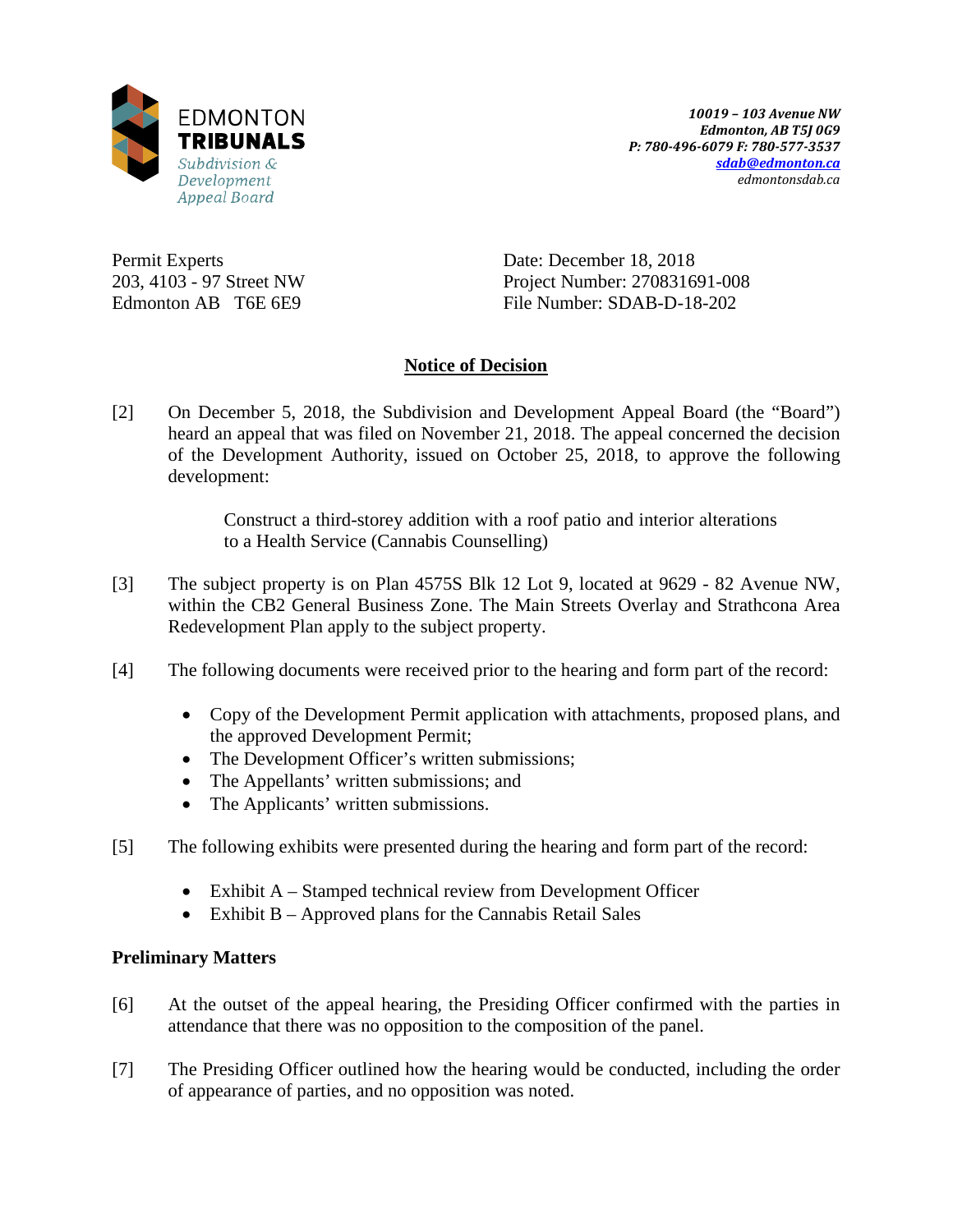[8] The appeal was filed on time, in accordance with Section 686 of the *Municipal Government Act*, RSA 2000, c M-26 (the "*Municipal Government Act*").

#### **Summary of Hearing**

- *i) Position of the Appellants, K. Jesse and M. Jesse*
- [9] When the Appellants initially received the notice regarding the proposed development they were of the understanding that two additional floors would be added to the building –the roof top patio would take up the entire fourth floor and would overlook their backyard. After viewing the plans, they now understand that there will be a partial third storey plus a patio on that same level.
- [10] Their biggest concern is privacy. Their backyard faces the south side of the proposed development and all of the  $2<sup>nd</sup>$  and  $3<sup>rd</sup>$  floor windows of the proposed development will overlook their backyard and their bedroom windows. They are concerned about the security and safety of their family as they often use their backyard. If these windows were to be frosted, many of their concerns would be alleviated.
- [11] They are also concerned because the notice they received referred to the development as a "Health Service" Use. They believe the neighbourhood is being misled as to the nature of the business – it appears that the incoming business is actually a retail store and they are getting ready to run a cannabis lounge. The drawings they looked at show that the third floor is considered a lounge and the second floor contains a large commercial kitchen. They do not believe that the second floor and patio are being developed strictly for the use of employees.
- [12] The change from Health Service to a retail store is of concern to them because they believe people will be smoking pot on the patio and will also be ingesting cannabis products in the alley behind their home. Clients of the business will have easy access to the alley as there is a walkway directly beside the subject site leading from the sidewalk on the south side of Whyte Avenue into the alley.
- [13] Customers can easily park at the rear and use the walkway to access the front of the business, causing congestion in the alley. They would like to see this walkway blocked off. The Appellants do not know who the owner of this walkway is.
- [14] They referred to the notes written in red on the blue development permit in the file that states that clarification of the nature of the activities being conducted at this location is required.
	- *ii) Position of the Development Officer, I. Welch*
- [14] Mr. Welch provided some history of the subject premises. Prior to legalization, many facilities secured space under the Health Services classification with the sub-use of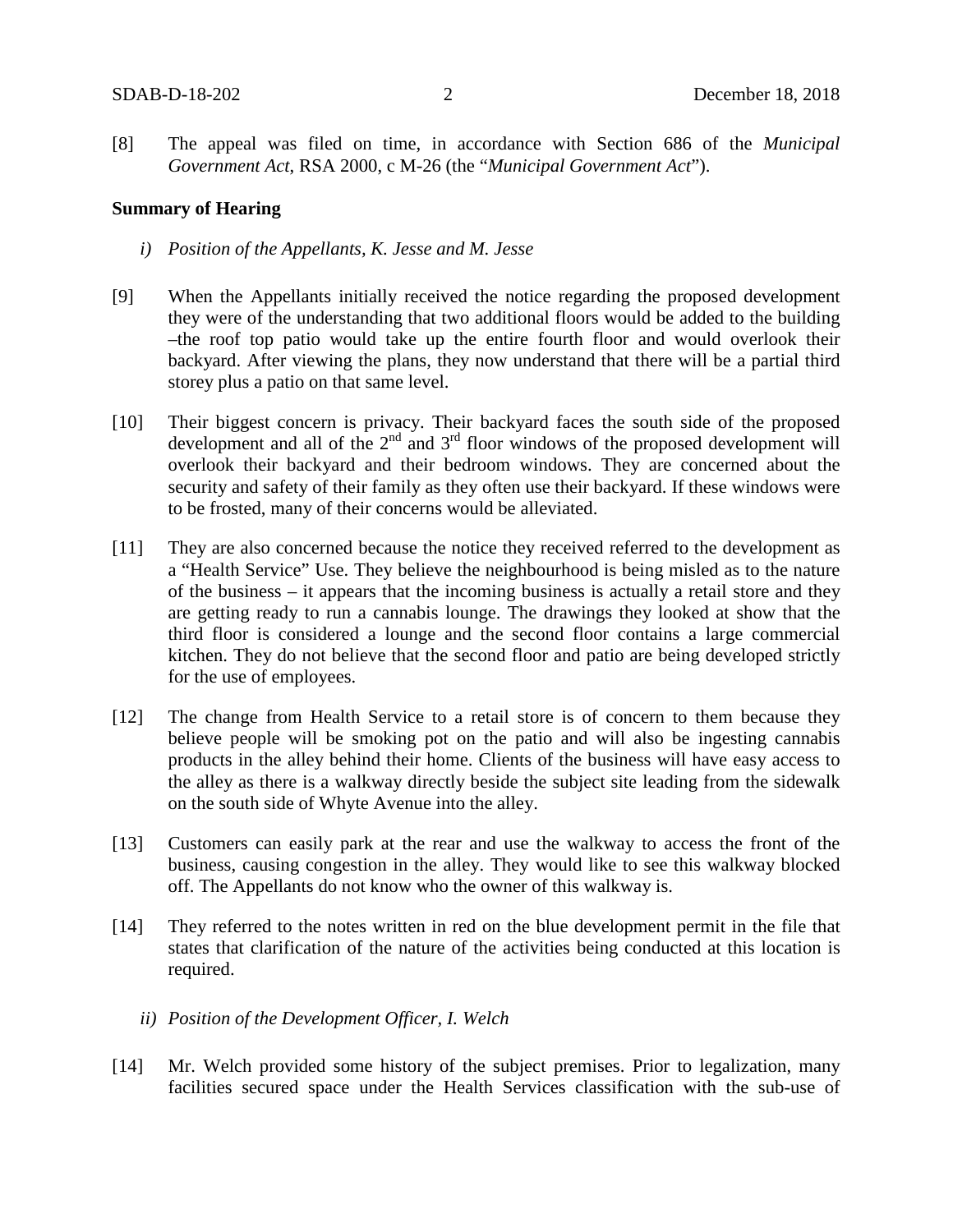medical cannabis clinics and counseling services. This was the closest Use available to the Development Authority under the *Edmonton Zoning Bylaw*.

- [15] The entire existing building was initially approved as a Health Services in January, 2018. After legalization, an application for a Cannabis Retail Sales Use was allowed by this Board in November, 2018, for the basement and main floor of the building only. The second floor remained as it had been previously classified as Health Services.
- [16] The current application is to construct a third-storey addition with a roof patio and perform interior alterations to the second floor of the existing Health Services Use. After contacting the Applicant's agent for clarification, the Development Officer decided that the  $2<sup>nd</sup>$  and  $3<sup>rd</sup>$  floors would be correctly classified as Health Services Use as these areas will be used as office space and for educational purposes. Two Uses (Cannabis Retail Sales and Health Services) can both take place in the same building even though they are operated by the same business.
- [17] The Board and all parties were provided a copy of the Development Officer's stamped technical review for reference. (marked Exhibit A)
- [18] The Development Officer has no concerns with the open space on the second floor as shown on the drawings as office space. There are many cases now where people work in communal open spaces.
- [19] Currently no Cannabis Lounge is permitted in any zone in Edmonton; however, this will likely change in the future.
- [20] He made an error in his calculations and the *Edmonton Zoning Bylaw* requires one loading space, but none has been provided.
- [21] Mr. Welch provided the following responses to questions from the Board:
	- a) The smoking of cannabis could potentially be permitted on the patio because it is classed as Health Services and not Cannabis Retail Sales. It would be similar to people smoking on a private deck.
	- b) The City does not consider the hours of operation for a business when reviewing applications. That would be regulating users as opposed to uses.
	- c) He is not able to comment on whether enough washroom space is being provided given that the floor plans show occupant loads of 25 persons for each of the  $2<sup>nd</sup>$  and  $3<sup>rd</sup>$  floors. He is not familiar with the building codes and this would be reviewed when a building permit is applied for. If changes are required at that point they are sent back to him for re-stamping.
	- d) The building was classified as Professional Financial Support Services prior to being re-classed as a Health Services Use in January 2018.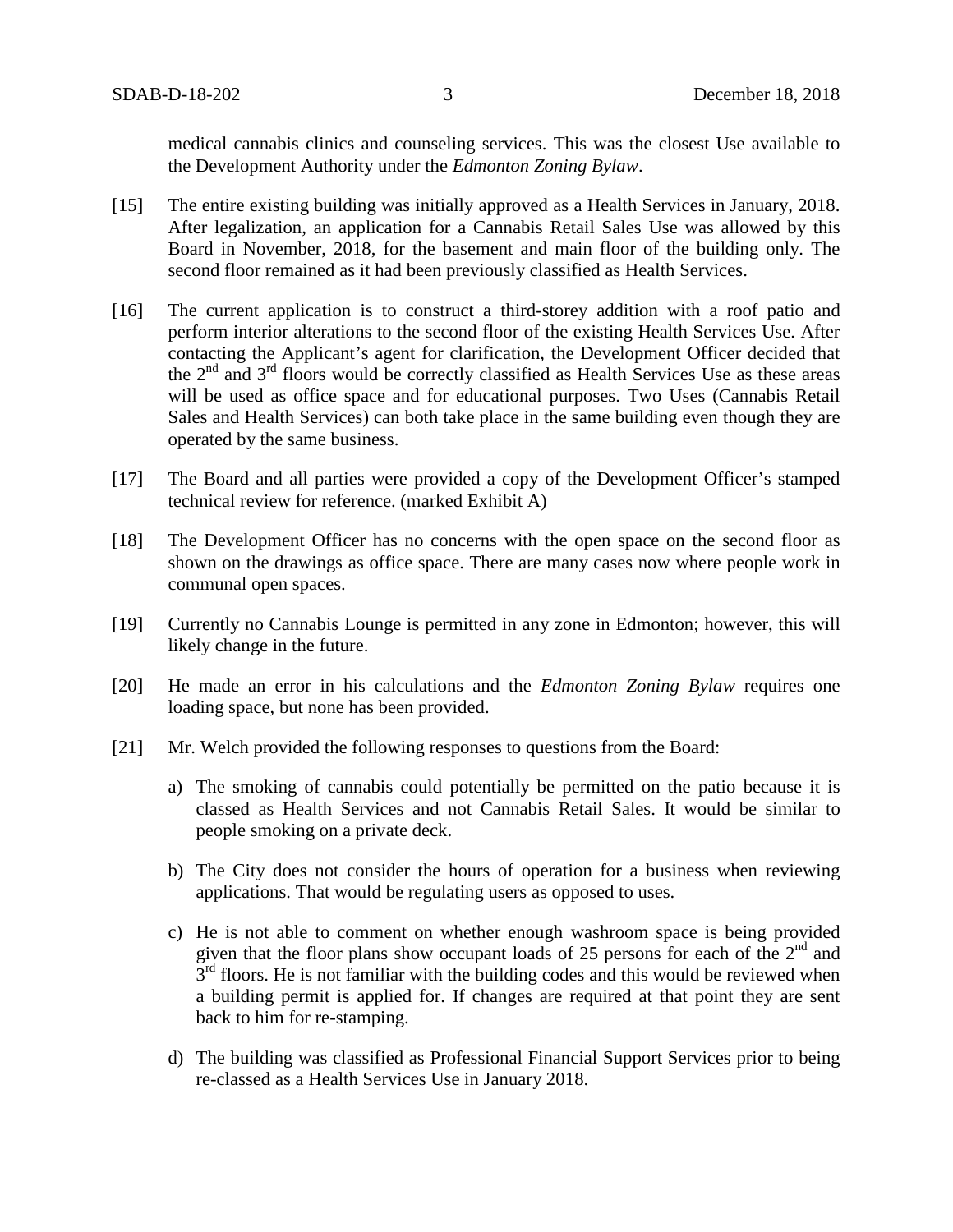- e) He confirmed that Cannabis Lounges are currently not allowed. He is unable to speculate as to whether the Applicants are actually preparing to be a Cannabis Lounge should this Use become permitted by the *Edmonton Zoning Bylaw*.
- f) The Applicants have chosen not to allocate one of the parking spaces at the rear of the building as a loading zone. Many older buildings were designed without a loading zone. Given that Whyte Avenue is quite a wide avenue with substantial street parking available, Transportation Services has indicated they approve of no loading space.
- g) Mr. Imai confirmed that the first floor drawings should not have been stamped "approved" as they are not part of the current application. This was an error.
- h) The definition of Health Services was reviewed by the Board:

Health Services means development used for the provision of physical and mental Health Services on an out-patient basis. Services may be of a preventive, diagnostic, treatment, therapeutic, rehabilitative, or counseling nature. Typical Uses include medical and dental offices, health clinics and counseling services, and medical Cannabis clinics and counseling services.

For the lack of any other option, the Development Officer considers that this definition best fits the current application. A new application would have to be made to operate a cannabis retail lounge in the future.

- i) Mr. Welch does not know who owns the breezeway.
- j) Frosting all of the windows overlooking the alley may be a security concern as the business owners would not be able to see what is going on in the alley and it may be contrary to CPTED requirements.

#### *iii) Position of the Respondent/Applicant, Fire and Flower*

- [22] T. Jamison and L. Holmes appeared on behalf of Fire and Flower. The head office for Fire and Flower is in Edmonton and they have recently opened up several stores here. This location is unique as they own the building rather than leasing it.
- [23] They initially applied for a Development Permit in January for the entire building. After receiving approval for Health Services, they went through the City's lottery process and made two new separate Development Permit applications in July. The first was for the change of Use to Cannabis Retail Sales for the main floor and the basement. The second Development Permit application was for the renovations to the second floor as well as the addition of a third floor.
- [24] The plan is to fence the site and have security guards posted in the back alley. No smoking will be permitted behind the building.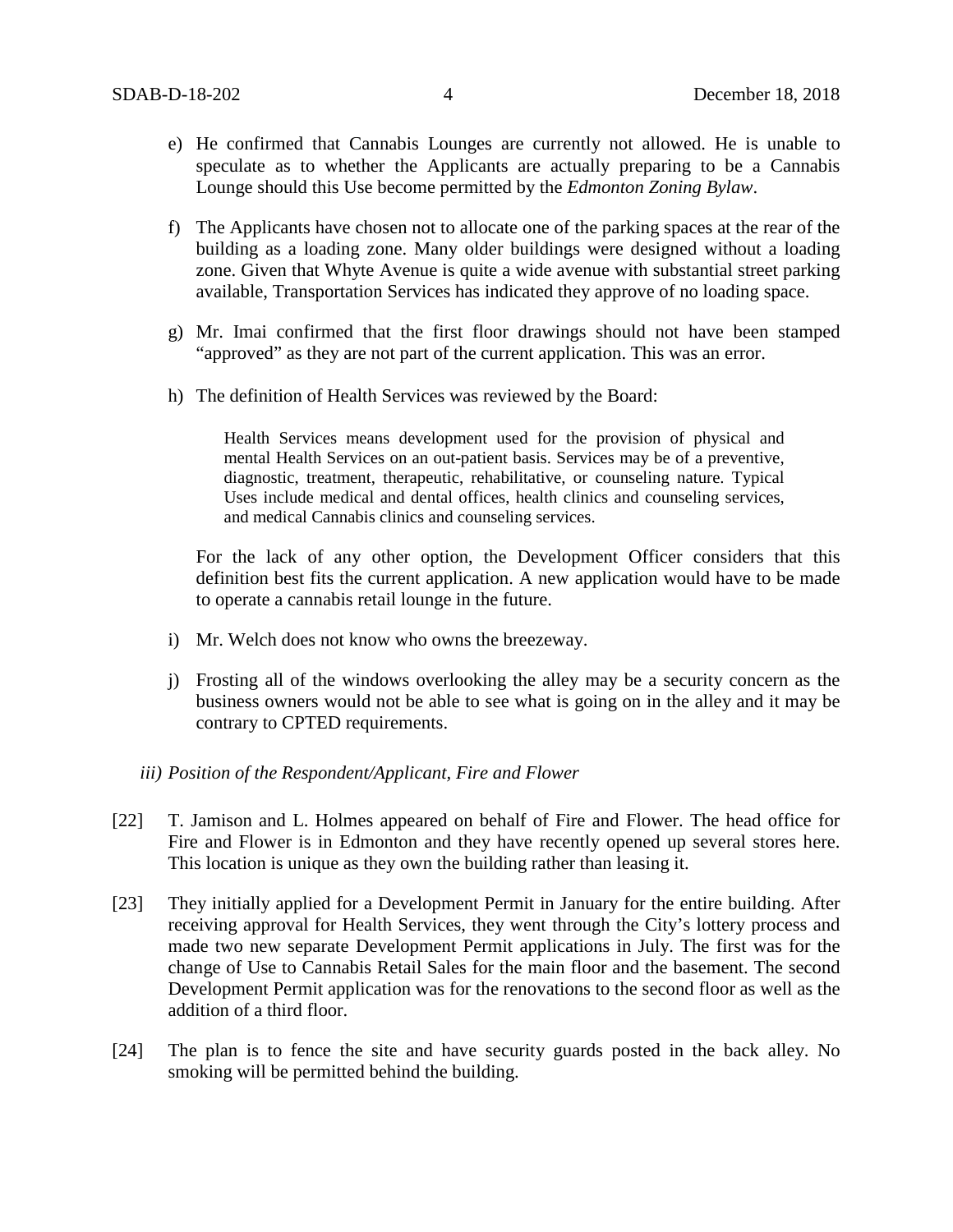- [25] The patio will be located on the north side of the building overlooking Whyte Avenue. Initially they thought that the  $2<sup>nd</sup>$  and  $3<sup>rd</sup>$  storey windows looking towards the Appellants' property would be within a stairwell; however, they later confirmed this is not the case and they will be proceeding with the approved stamped drawings that the Board has before them. (Exhibit B)
- [26] They have hosted a number of education sessions for various groups of people at their Jasper Avenue location and plan to do the same at this location. The open area on the second floor is designed as an open concept space to be used as both a work space and to run the education sessions for specific groups. However, the use for the second floor has not yet been finalized. Their current head office is at capacity and they may need to use the space to add an entire department of staff.
- [27] There are no current plans to run a Cannabis Lounge as this would be illegal. If this Use were to become legal, a Development Permit would have to be applied for from the City under that zoning classification.
- [28] They referred to a photo in their submission showing that, with the third storey added, the building would be 11.2 metres in height; significantly less than the maximum permitted height of 14.5 metres.
- [29] There will be no public access from the rear of the building everyone will have to use the front entrance.
- [30] Their property is just the building itself. They do not own the breezeway.
- [31] The Applicants provided the following responses to questions from the Board:
	- a) Everyone must show ID at the front door both customers of the Cannabis Retail Sales on the main floor or anyone attending a session upstairs. The only access to the second floor is through the first floor retail sales area. While smoking could legally occur on the patio this will depend on company policy. The company currently has a strict policy in place of no consumption within the retail or the office space.
	- b) A variety of employees will host the educational sessions depending on who the audience is and what the session is about. It could be a mix of employees that operate the retail space as well public relations staff or advisory board members. All employees are highly trained. They currently do not employ therapists or a doctor.
	- c) The hours of the Cannabis Retail Sales operation are currently 10:00 a.m. to 8:00 p.m. at their other Edmonton locations. The hours of the Health Services on the second floor have not yet been determined. If the space ends up being used as a department, it would be regular working hours. Education sessions do not typically go beyond 8:00 p.m.
	- d) They confirmed that the patio will be facing Whyte Avenue and would not be visible from the lane as it would be blocked by the partial third storey addition.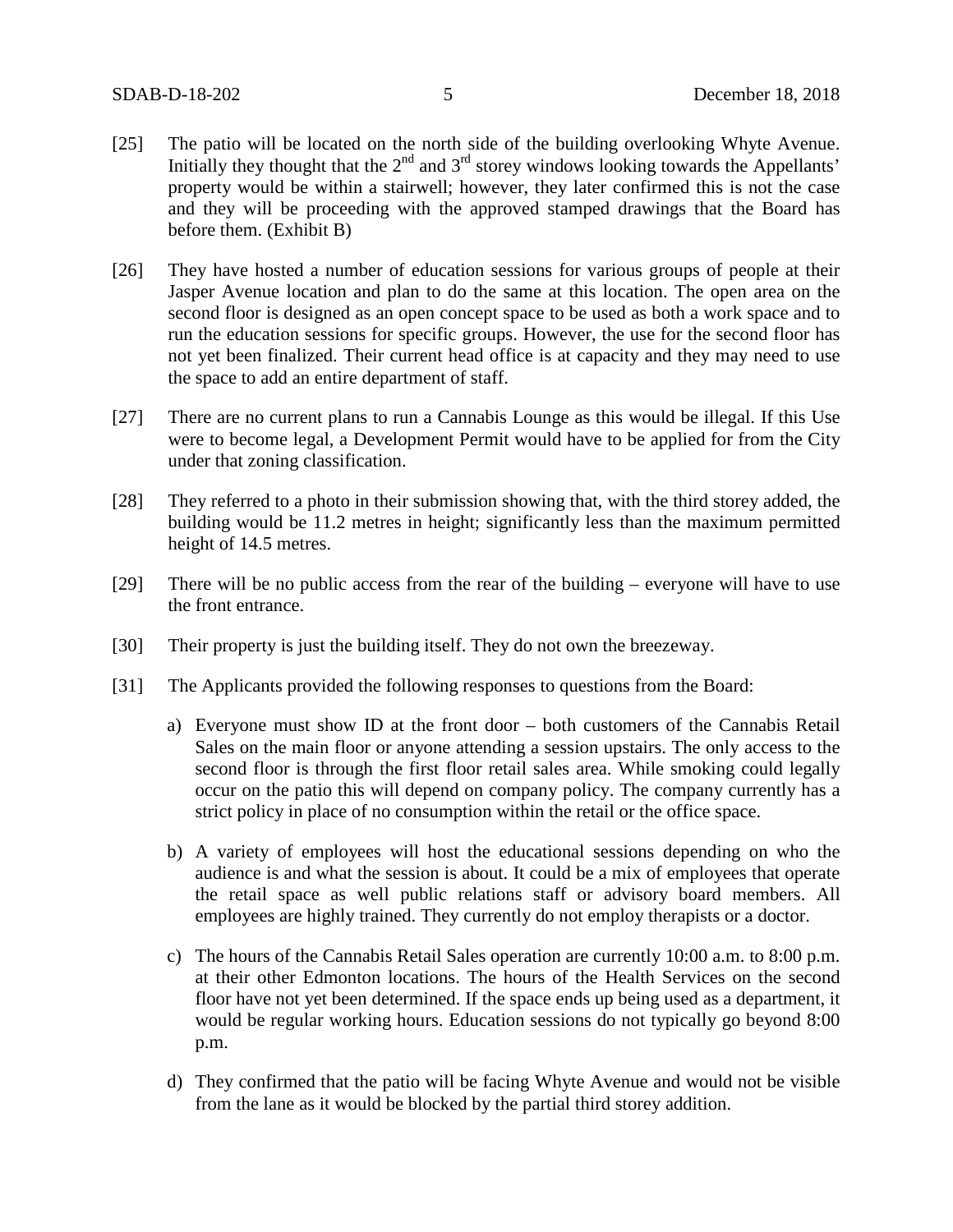- e) As per AGLC requirements, they have to glaze the main floor windows. This glazing allows them to see out but people on the outside cannot see in.
- f) Security cameras will be located both inside and outside of the premises.
- g) They are willing to work with the Appellants and put some type of glazing on the windows facing south to alleviate their privacy concerns.
- h) Their security plans which include installing a fence around the parking area, use of security cameras and posting security guards have been approved by AGLC.
- i) The majority of cannabis consumption is not by smoking. While there may be an occasional staff party where cannabis can be smoked on the patio, they believe the smell will be confined to Whyte Avenue on these occasions. They are cognizant of optics and do not want people to think their employees use cannabis on site.
- *vi) Rebuttal of the Appellants*
- [32] Two different Uses in one building makes no sense to them.
- [33] They agree an office can be an open space; however, they do not believe a commercial kitchen should be called office space.
- [34] If a whole department moves into the second floor, where is everyone going to park?

#### **Decision**

- [35] The appeal is DENIED and the decision of the Development Authority to approve the proposed development is CONFIRMED. The development is GRANTED subject to the conditions imposed by the Development Authority.
- [36] In granting the development, the following variance to the *Edmonton Zoning Bylaw* is allowed:
	- 1. The minimum required 1 loading space as per section 54.4, Schedule 3, is varied to allow a deficiency of 1 loading space, thereby decreasing the minimum required to 0 loading spaces.

#### **Reasons for Decision**

[37] The subject site is located on Whyte Avenue in a CB2 Commercial Business Zone where Health Services is a Permitted Use.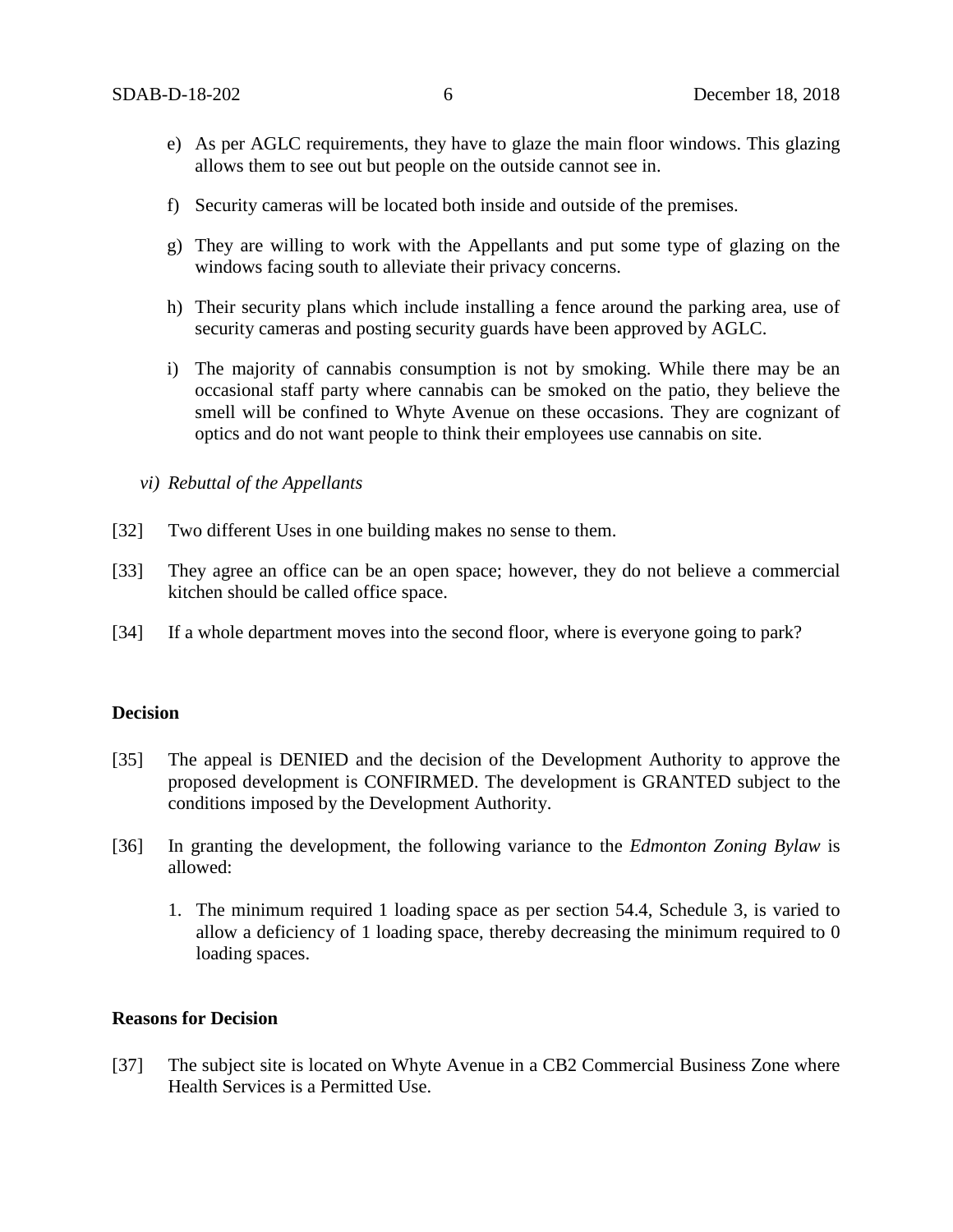- [38] The proposed development (to construct a third-storey addition with a roof top patio and interior alterations to a previously approved Health Service (Cannabis Counselling)) was approved by the Development Officer on October 25, 2018.
- [39] In 2018, three separate Development Permit applications were issued for the subject building:
	- a) In January 2018, the Applicants received approval for a Development Permit to change the use for the entire building on the subject site from a Professional, Financial and Office Support Service to a Health Service Use (Cannabis Consulting) That decision was not appealed and it is final.
	- b) In July 2018, the Applicants filed two new Development Permit applications. One was for a Cannabis Retail Sales Use in the basement and on the main floor of the building. It was approved by this Board in SDAB-D-18-171. The Applicants also applied for changes to the previously approved Health Services Use in the remaining portions of the building.
	- c) The more recent Health Services application is the subject of this appeal. It involves interior alterations to the second floor and the addition of a third floor and outside patio area.
- [40] The Appellants live directly across the lane from the subject site in an RF3 Small Scale Infill Development Zone. They appeared before the Board to express three objections:
	- a) The Appellants argued that the proposed Use Class (Health Services) is incorrect and that the development will be used as Cannabis Lounge. They sought information about the activities going on in the building and whether or not the development is properly classified, particularly given that a Cannabis Retail Sales Use was approved for the basement and the main floor.
	- b) They argued that intensification of the Use will result in increasing pressures on parking.
	- c) The Appellants contend that the proposed development creates privacy, security and nuisance concerns as the rear facing windows on the second and third floor enable oversight of their rear yard. Also, they believe smoking from the patio will send smoke to their property and that customers accessing the development from the rear and imbibing in the lane will create security problems.
- [41] The Board first considered whether or not the Development Officer had properly classified the Use as Health Services. The Board finds that the Development Officer's classification was correct for the following reasons:
	- a) Health Services is a defined in section 7.4(26) of the *Bylaw* as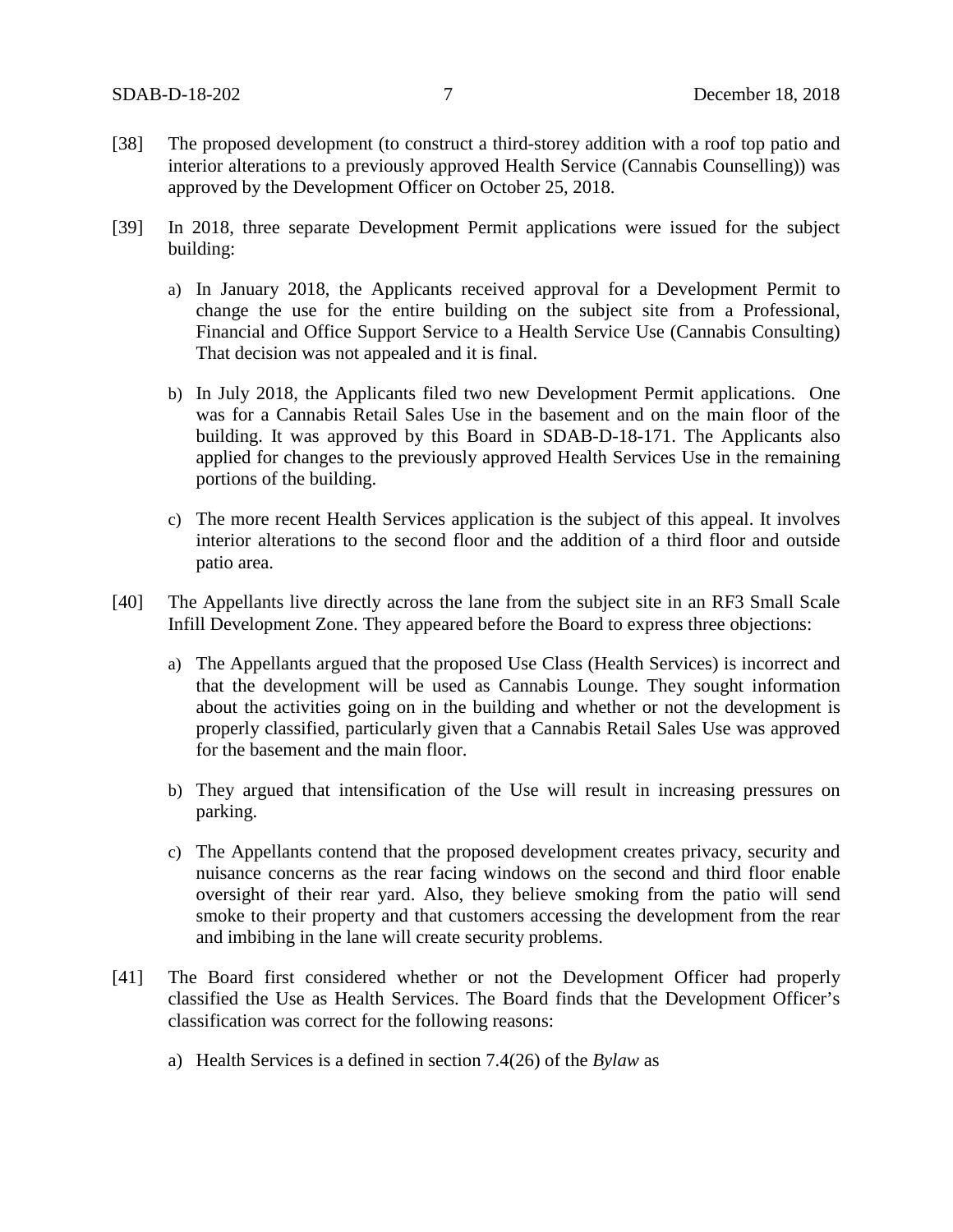Health Services means development used for the provision of physical and mental Health Services on an out-patient basis. Services may be of a preventive, diagnostic, treatment, therapeutic, rehabilitative, or counseling nature. Typical Uses include medical and dental offices, health clinics and counseling services, and **medical Cannabis clinics and counseling services.** [Emphasis added].

b) Cannabis Lounge is defined in section 7.4(8) of the *Bylaw* as

Cannabis Lounges means development where the primary purpose of the facility is the sale of Cannabis to the public, for the consumption within the premises that is authorized by provincial or federal legislation. This Use does not include Cannabis Production and Distribution.

- c) According to the evidence, the proposed development will be used mainly as a place to counsel and provide educational sessions to individuals and select groups on the use of cannabis and related products. It may also be used in part as a flexible work area for staff. Per company policy, cannabis is not to be consumed on the premises and is not offered to members of the public. The proposed development is distinct from the Cannabis Retail Sales approved for the main floor and basement of the building. Customers of the main floor Cannabis Retail Sales are not permitted to purchase cannabis on the main floor and then access the upper floor area and consume their purchases. Currently Cannabis Lounges are not allowed and are not what the Applicants intend to use the area for.
- d) The Board heard evidence that the fields of recreational cannabis and medical cannabis are developing. The Board accepts the Development Officer's explanation that the *Edmonton Zoning Bylaw* was amended in response to the changing legal and social environment regarding cannabis. In January 2018, City Council expanded the list of typical uses in the definition of Health Services to include "medical Cannabis clinics and counseling services" to specifically encompass the type of educational and counselling activities described by the Applicants.
- e) The Board notes that a building may have multiple Uses. The Board finds that the approval of a Cannabis Retail Sales for the main floor and basement did not alter the previously approved Health Services (Cannabis Consulting) Use for the remainder of the building. That approval was not appealed and consequently it is final. The application under review is for an alteration to and expansion of the previously approved Permitted Use, Health Services (Cannabis Consulting).
- [42] The Board considered the Appellants' concerns about potential parking congestion and noted that the proposed development provides the required number of off-street parking spaces.
- [43] The only required variance for this Permitted Use is waiver of one loading space. The Board accepts the Development Officer's opinion that the waiver of a loading space will not have a material adverse impact given the width of the street front and the nature of the business. Further, the Transportation Department had no concerns with allowing on-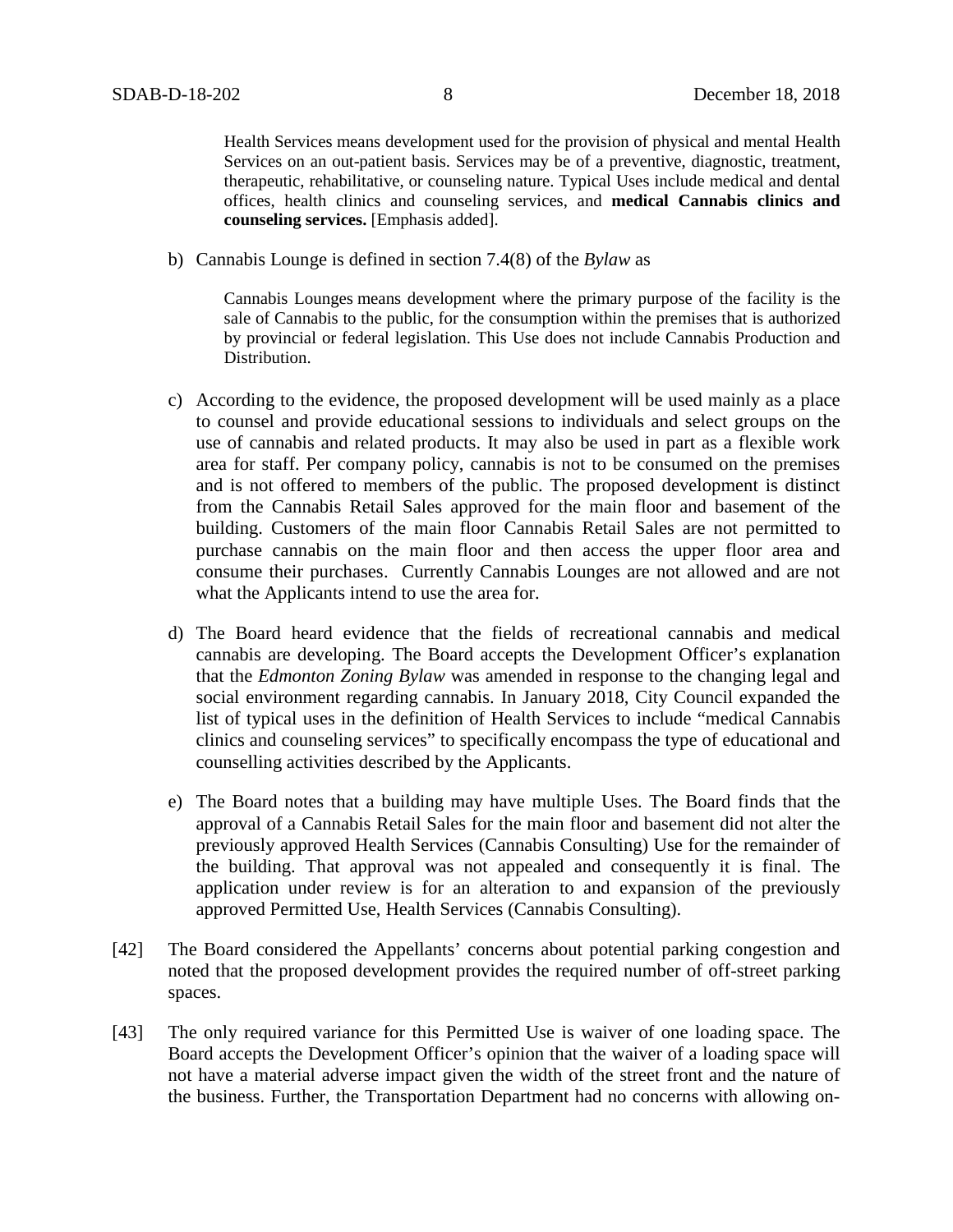street loading in this case. The Board notes also that additional off-street parking spaces were provided in lieu of a loading space which should help with the Appellants' parking concern.

- [44] The Board finds that waiving the requirement of one loading space will not unduly interfere with the amenities of the neighbourhood, nor materially interfere with or affect the use, enjoyment or value of neighbouring parcels of land.
- [45] Finally, the Board considered the Appellants' nuisance, security and privacy concerns.
	- a) The Board notes that the Appellants were able to gather more information subsequent to filing their appeal and indicated that some of their main concerns regarding privacy and cannabis smoke have been largely assuaged as they now understand that the building will be a total of three stories and the roof top patio will be located on the front of the third story facing Whyte Avenue.
	- b) The Board considered that the Applicants indicated a willingness to address the Appellants' concerns about frosting and oversight from the  $2<sup>nd</sup>$  and  $3<sup>rd</sup>$  storey windows. However, and as this was not identified as a basis for refusal or variance and as it may have CPTED implications, the Board leaves this to the parties to discuss and declines to add frosting of windows as a condition of approval.
	- c) Similarly, the Board is imposing no conditions with respect to the breezeway which allows access from the lane along-side the building because it is not owned by the Applicants. The submitted site plan indicates this area is located on the abutting lot rather than the subject site.
- [46] For the above reasons, the appeal is denied

Kathy Cherniawsky, Presiding Officer Subdivision and Development Appeal Board

Board Members in Attendance: Ms. S. LaPerle, Ms. L. Gibson, Mr. J. Kindrake, Ms. M. McCallum